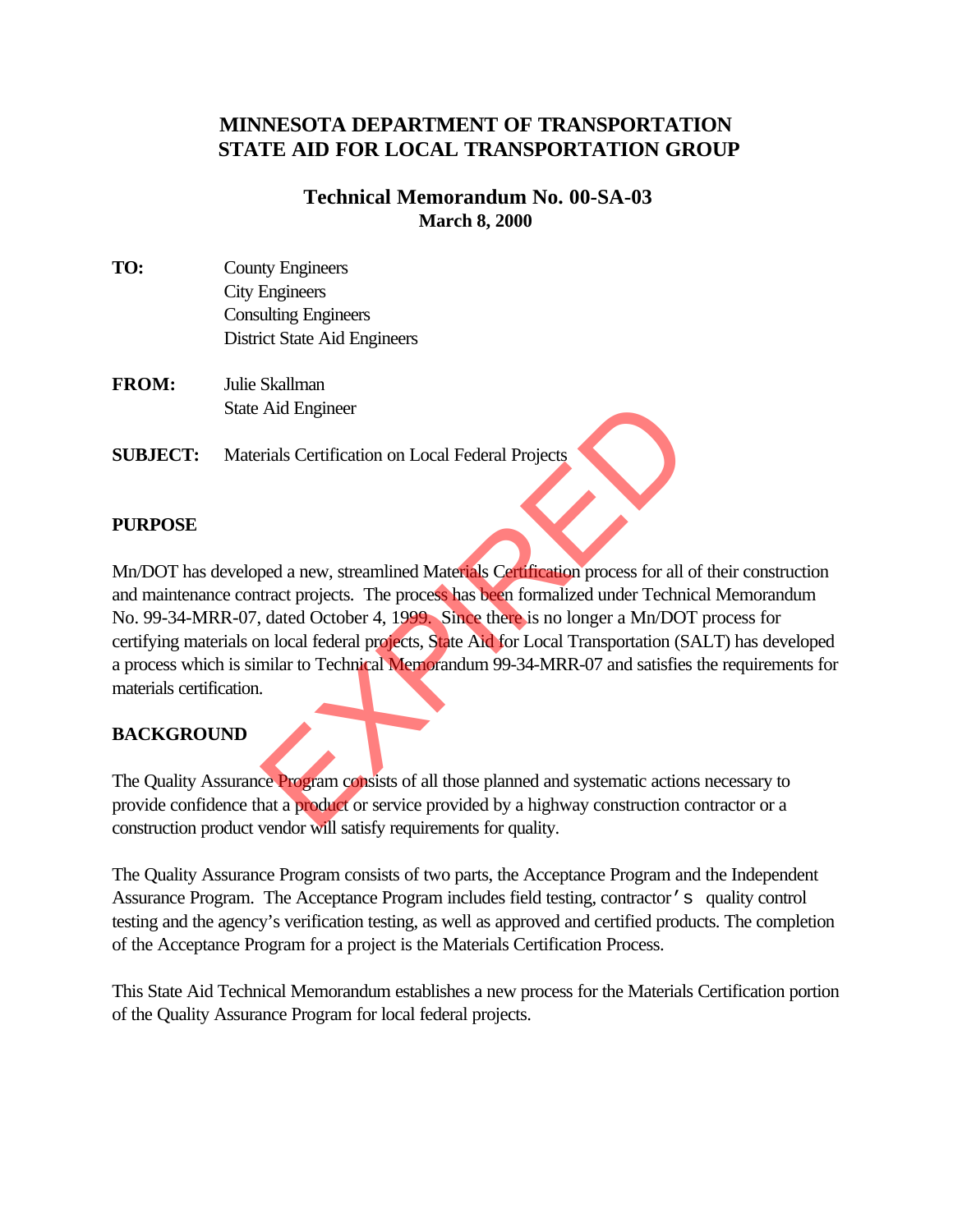#### **DEFINITIONS**

The following definitions apply. For ease of association, the types of sampling and testing have been organized into three categories of acceptance, proficiency, and independent assurance sampling and testing.

**Acceptance Program**. All factors that comprise the determination of the quality of products as specified in the contract requirements. These factors include verification sampling, testing, and inspection and may include results of quality control sampling and testing.

**Field sampling and testing.** Acceptance tests identified in the most current *Schedule of Materials Control* as "Field Tests", taken and performed by a county or city representative. Field tests are commonly run in the field or in a field laboratory, but may be run at any qualified laboratory.

**Quality control sampling and testing.** Testing performed by the contractor on samples taken by the contractor for process control which is used as a part of the acceptance decision as defined by the most current *Schedule of Materials Control*. Also known as QC testing or process control testing. A county or city representative is required to observe a minimum number of some types of quality control samples and tests. e commonly run in the field or in a field laboratory, but may be<br>
trol sampling and testing. Testing performed by the contractor for process control which is used as a part of the accepta<br>
e most current *Schedule of Mater* 

**Verification sampling and testing.** Sampling and testing which is performed by county or city on samples taken by county or city personnel independently of the quality control samples and which is used as a part of the acceptance decision to validate the quality of the material which is being accepted based upon quality control testing.

**Certified Products.** Products which can be accepted based upon a manufacturer's certificate of compliance. Certified products are sometimes referred to as from "certified sources" or "approved manufacturers." Common examples are asphalt, cement, fly ash, paint, and seed.

**Approved Products.** Products which can be accepted based upon a manufacturer's representation that a product complies with all contract requirements, usually identified by a product name. Common examples are concrete admixtures, joint sealers, raised pavement markers, and sign sheeting.

**Proficiency samples.** Homogeneous samples that are distributed and tested by two or more laboratories. The test results are compared to assure that the laboratories are obtaining the same results. Commonly, two homogenous samples are created by splitting a larger sample and are called "companion samples."

**Laboratory testing** or field companion testing. Tests performed by a county, city, district, or other central laboratory on a companion sample to the field test, as identified in the most current *Schedule of Materials Control*.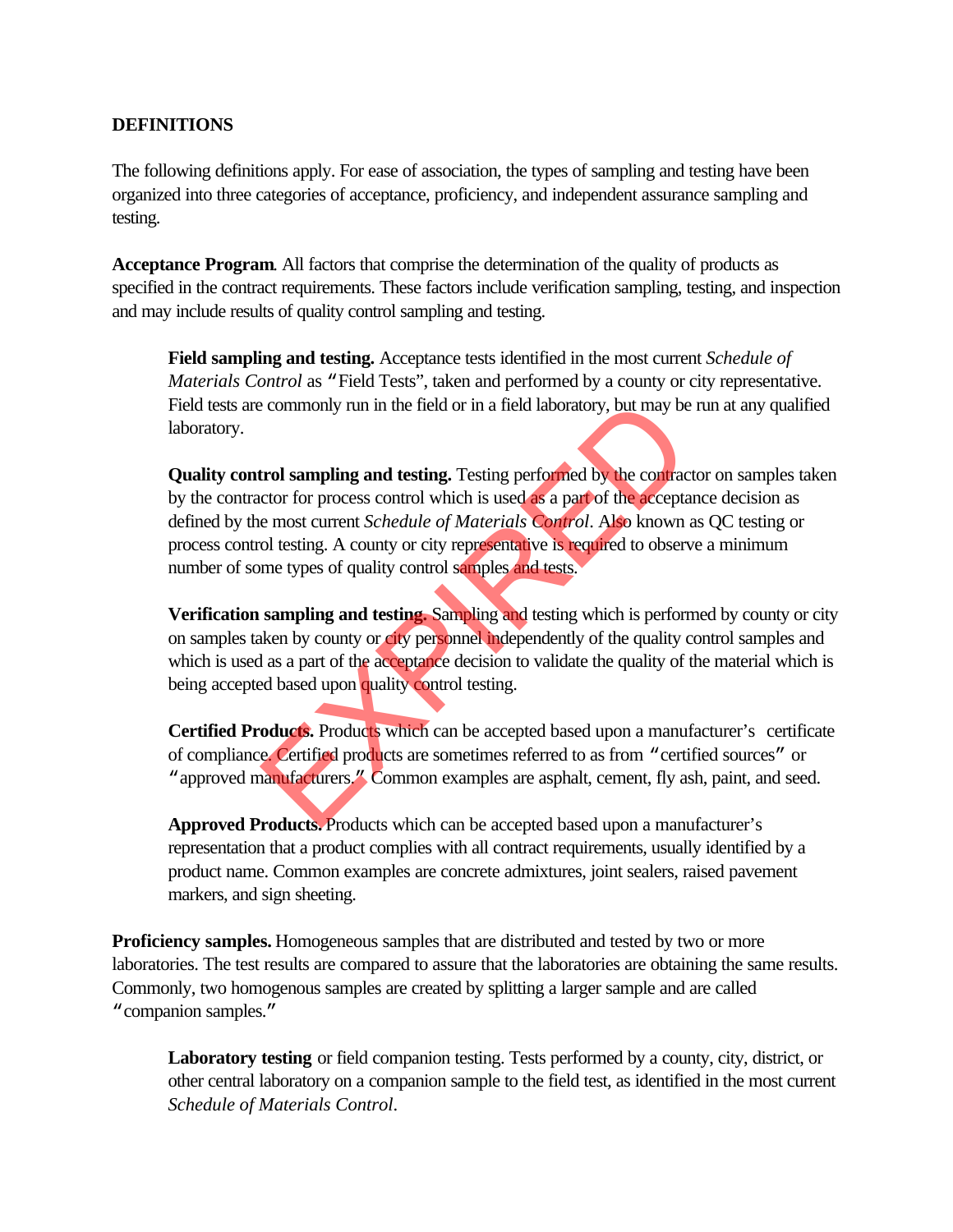**Quality assurance testing** or quality control companion testing**.** Testing performed by county or city on companion samples to the contractor or vendor's quality control samples. Also known as QA testing.

**Verification companion testing.** Testing performed by the contractor or vendor on a companion to county or city verification sample. These test results are required to be used in the contractor or vendor's quality control program.

**Materials Certification.** A process that provides reasonable assurance that all aspects of the Acceptance Program have been satisfactorily completed.

**Independent Assurance (IA) Program.** Activities that are an unbiased and independent evaluation of all the sampling and testing procedures used in the acceptance program. The program covers sampling procedures, testing procedures, and testing equipment, and is defined in the *Schedule of Independent Assurance Sampling and Testing.*

**OMRR.** The Office of Materials and Road Research which, among other sections, includes the Materials Section and the Pavement Engineering Section. The Pavement Engineering Section contains the Grading and Base, Bituminous, and Concrete Units, traditionally referred to as the Aspecialty offices.

**Project Engineer.** The County or City Engineer, or other registered professional engineer, delegated by the County or City Engineer to have responsible charge of the project.

**Qualified laboratories.** Laboratories that are capable as defined by appropriate Mn/DOT programs. As a minimum, each laboratory has a program for checking test equipment and the laboratory keeps records of calibration checks. Qualified sampling and testing personnel are used whenever performing acceptance tests for Mn/DOT or Federal-aid projects. testing procedures used in the acceptance program. The programed<br>correctures, and testing equipment, and is defined in the Schedular and Testing.<br>
Expand Testing.<br>
The Pavement Engineering Section. The Pavement Engineerine

**Qualified sampling and testing personnel.** Personnel who are certified by the Technical Certification Program for tests they perform.

## **IMPLEMENTATION**

This Technical Memorandum will become effective immediately, and will apply to all local federal aid projects for which the letter of Materials Certification has not been completed.

For projects where the Project Engineer and District Materials Engineer have completed form TP-02171-01 (the current Materials Certification form) and have submitted the form to OMRR, the Materials Section of OMRR will certify those projects and will notify the Office of Construction and Contract Administration.

For projects where work has been completed, but the form TP-02171-01 has not yet been completed and submitted to OMRR, the project shall be certified by this process. Agencies may use either the old form TP-02171-01 if documentation has already commenced using that form, or the new form TP-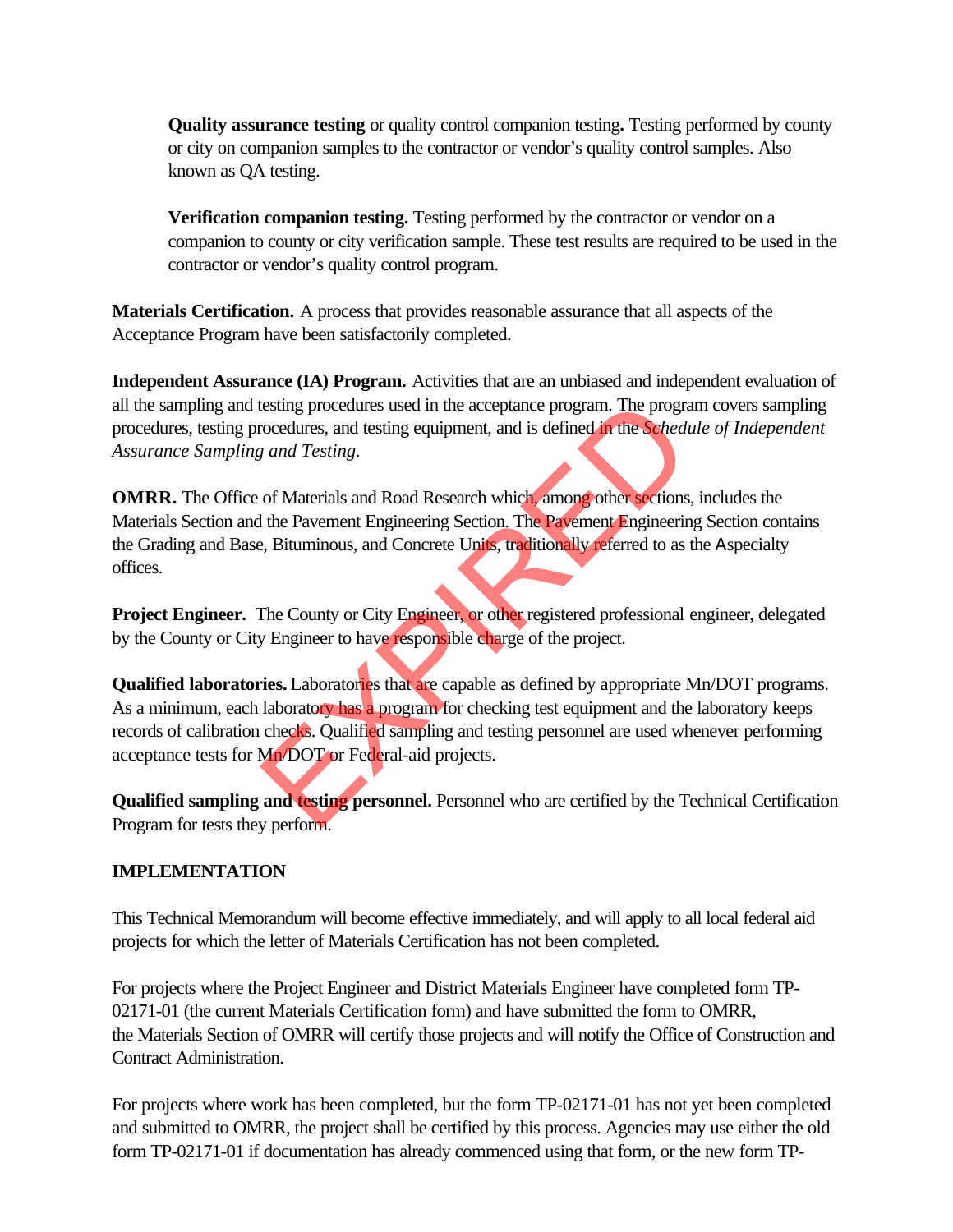02171-02.

For projects in progress and for all future projects, documentation shall be completed using form TP-02171-02.

# **MATERIALS CERTIFICATION PROCESS**

## Field Documentation

The Acceptance Program is used to verify material quality as materials are incorporated into a project, accepted, and paid for. Whenever exceptions to the Acceptance Program requirements occur, those exceptions and resolutions are documented.

During the course of the project, and prior to or at the time of Final Acceptance of Work (Mn/DOT Spec 1516.2), the Project Engineer will record exceptions and resolutions on form TP-02171-02. The Project Engineer may consult with and request input from the District Materials Engineer and the appropriate Specialty Offices. Both the Project Engineer and the District Materials Engineer sign form TP-02171-02 to indicate that they have had the opportunity to provide inpu t. Specialty Offices provide input to form TP-02171-02 or provide separate documentation that allows the Project Engineer to complete the form. At the time of Final Acceptance of Work, form TP-02171- 02 should be completed and all exceptions resolved. tions are documented.<br>
the project, and prior to or at the time of Final Acceptance of<br>
bject Engineer will record exceptions and resolutions on form<br>
consult with and request input from the District Materials Eng<br>
Offices

As per procedures issued by the Office of Construction and Contract Administration, after Final Acceptance of Work, the Project Engineer submits the Finals package to the Office of Construction and Contract Administration for the quantity documentation audit. Form TP-02171-02 is one of the required components of the Finals package.

If form TP-02171-02 is not included, the Office of Construction and Contract Administration will contact the local agency and request form TP-02171-02 and delay the processing of the Final Voucher until it is submitted. If form TP-02171-02 is present, and upon completion of other required activities, the Office of Construction and Contract Administration will send the Final Voucher to the Project Engineer for signature. When the Project Engineer signs the Final Voucher, the project is certified.

The Office of Construction and Contract Administration need not review the content of form TP-02171-02 to complete the certification. The Office of Materials and Road Research may review the content of the form for its own information and to provide feedback to local agency personnel. All exceptions to the Acceptance Program requirements must be recorded on form TP-02171-02. The following are considered to be exceptions:

| <b>Failing Tests</b> | Any failure of a field test, quality control test, or verification test. Corrections or<br>deducts resulting from failing tests must be listed as resolutions of exceptions. |
|----------------------|------------------------------------------------------------------------------------------------------------------------------------------------------------------------------|
| <b>Missing Tests</b> | Any missed field test, quality control test, or verification test. Tests include<br>required observations of quality control tests.                                          |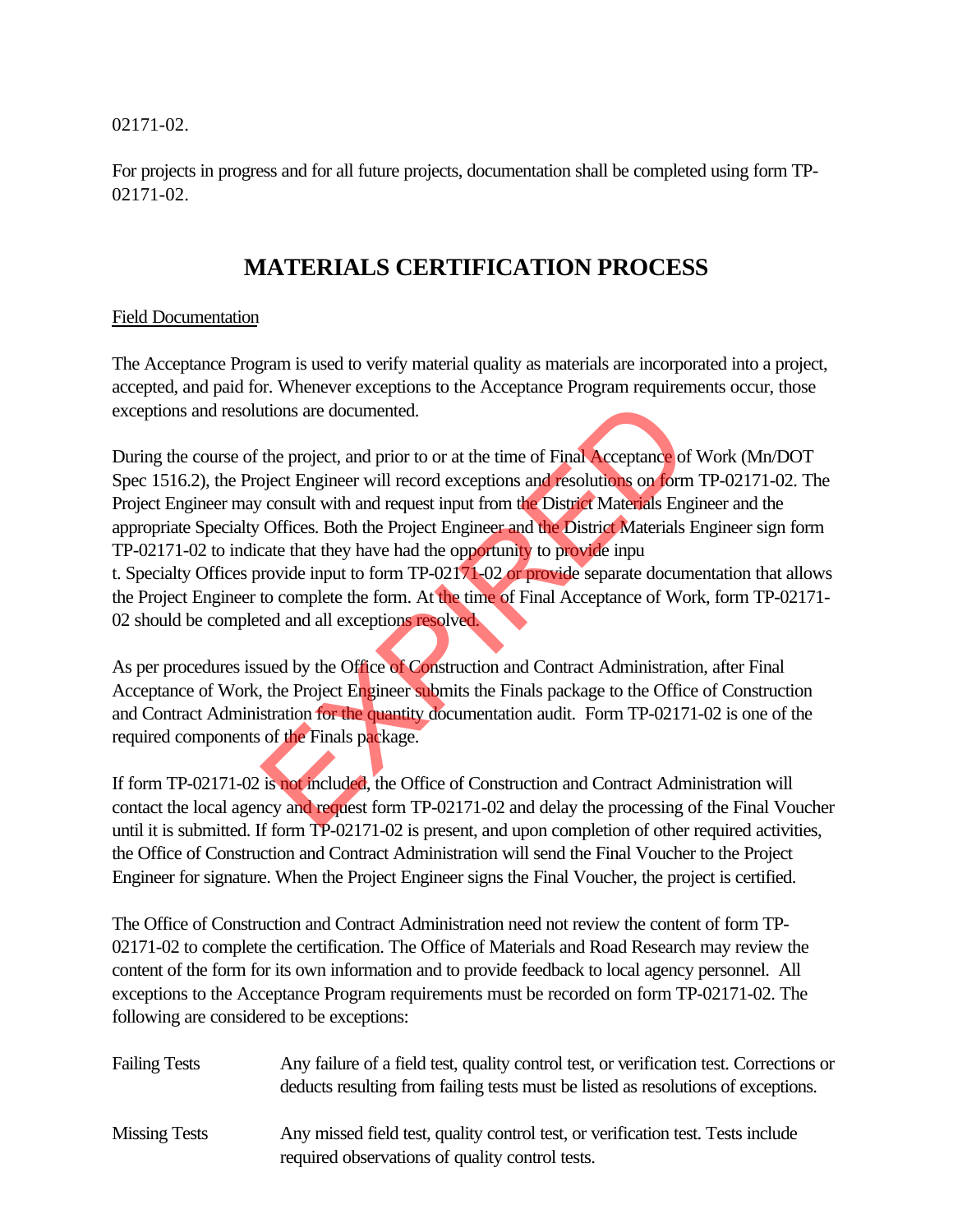| <b>Test Tolerance</b>               | Any tolerance failure between an acceptance test and the corresponding<br>companion proficiency or Independent Assurance sample test. Companion<br>sample tests are performed between:                                                                                                                                                                                                                                                                                                                    |  |  |
|-------------------------------------|-----------------------------------------------------------------------------------------------------------------------------------------------------------------------------------------------------------------------------------------------------------------------------------------------------------------------------------------------------------------------------------------------------------------------------------------------------------------------------------------------------------|--|--|
|                                     | Field and Laboratory samples                                                                                                                                                                                                                                                                                                                                                                                                                                                                              |  |  |
|                                     | Quality control and quality assurance samples                                                                                                                                                                                                                                                                                                                                                                                                                                                             |  |  |
|                                     | Verification and verification companion samples                                                                                                                                                                                                                                                                                                                                                                                                                                                           |  |  |
|                                     | Field and Independent Assurance samples                                                                                                                                                                                                                                                                                                                                                                                                                                                                   |  |  |
|                                     | Quality control and Independent Assurance samples                                                                                                                                                                                                                                                                                                                                                                                                                                                         |  |  |
|                                     | Plant observer's quality assurance or verification samples and IA samples                                                                                                                                                                                                                                                                                                                                                                                                                                 |  |  |
| Non-Certified Testers               | Any acceptance samples taken or tests performed by non-certified or under-<br>certified testers. This includes contractor quality control tests when used for                                                                                                                                                                                                                                                                                                                                             |  |  |
|                                     | acceptance and agency verification tests. Tests not performed in a qualified<br>laboratory are also exceptions.                                                                                                                                                                                                                                                                                                                                                                                           |  |  |
| <b>Other Exceptions</b>             | Material accepted from a non-approved source, missing certificates of<br>compliance, etc.                                                                                                                                                                                                                                                                                                                                                                                                                 |  |  |
|                                     | Resolutions to exceptions are recorded on form TP-02171-02. Resolutions can be brief, but must<br>describe the action taken or the rationale for taking no action. Supporting documentation should be<br>contained in the file. Examples of actions taken as resolutions may include "standard deduct applied,<br>or "\$ per unit deduct applied," or "mix change made and testing rate increased," or testing equipment<br>recalibrated, test rerun and passed," or "see Supplemental Agreement #," etc. |  |  |
| included on the form or referenced. | Resolutions may also result in no actions having been taken. This is an acceptable resolution when<br>accompanied by appropriate rationale. Often, "substantial compliance" or "in close conformity" wi<br>be used as resolutions in these situations. Generally these resolutions should only be used for a minor<br>test failure or the omission of a few out of many required tests. Rationale for taking no action must be                                                                            |  |  |
|                                     |                                                                                                                                                                                                                                                                                                                                                                                                                                                                                                           |  |  |

## Certificate of Final Contract Acceptance

Materials Certification applies to the Acceptance Program activities only. The certification instrument will be the Certificate of Final Contract Acceptance contained on the Final Voucher. It is the responsibility of the project engineer to verify that all aspects of the Acceptance Program were complied with and that exceptions are appropriately resolved and duly documented in the project file. For information, the statement on the Final Voucher reads as follows:

This is to certify that to the best of my knowledge and belief the items of work shown in the statement of work certified herein have been actually furnished in accordance with the plans and specifications. This project has been completed in accordance with the laws, standards and procedures of Minnesota as they apply to projects in this category and, if applicable, approved by the Federal Highway Administration.

Dated: etc. and a signature:  $\Box$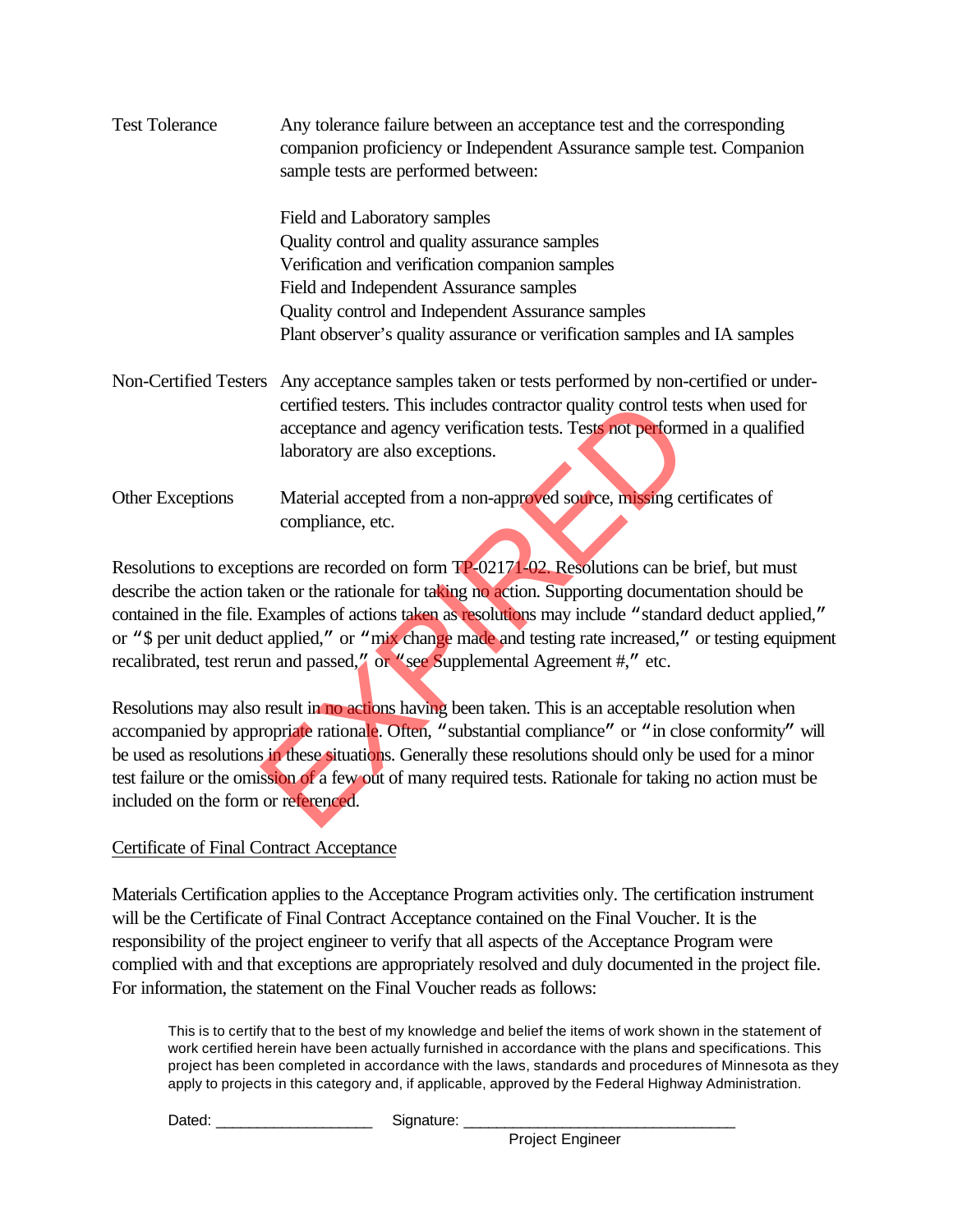By signing the Certificate of Final Acceptance, the Project Engineer is certifying that all aspects of the project have been properly completed. This Technical Memorandum describes the materials aspects of that certification. The certification for materials consists of the following:

- 1. All materials incorporated into the project were in conformance with the approved plans, special provisions, and specifications (including approved changes.)
- 2. The required number of observations were made and/or samples taken, tested, and compared to companion sample test results (where applicable) in conformance with the minimum testing rates listed in the most current *Schedule of Materials Control* and project special provisions.
- 3. All local agency and contractor project personnel performing acceptance testing were certified at the appropriate level for the tests performed. All acceptance tests not performed by project personnel were performed by a qualified laboratory or by Mn/DOT central or plant inspection.
- 4. All acceptance samples taken and tested as a companion to an independent assurance sample were within tolerance limits of the independent assurance companion samples.
- 5. Any exceptions to items 1-4 and resolutions to those exceptions have been duly documented and appropriate corrective measures have been taken. Form TP-02171-02 has been completed placed in the file, and copies sent.

## Delegated Contract Process Projects

On Delegated Contract Process Projects (DCP's) there is no Finals package submitted to Mn/DOT's Office of Construction and Contract Administration for a quantity documentation audit. Therefore, the Project Engineer on a DCP project must maintain the completed Form TP-02171-02 in the project file and submit a copy to the District State Aid Engineer. The performed by a qualified laboratory or by Mn/DOT central<br>the samples taken and tested as a companion to an independen<br>olerance limits of the independent assurance companion samples<br>to items 1-4 and resolutions to those

The Materials Certification instrument on DCP projects will be the "Report of Final Estimate" (Fig A 5-892.431 in the State Aid Manual) which contains similar certification language.

#### Project Certification Audits

Project Certification Audits may be conducted by SALT and by other specialty offices. The Federal Single Audit will be conducted independently by the Mn/DOT Auditor's office.

SALT will annually select projects from within various categories to audit for compliance with the requirements of the Materials Certification process. These audits will be performed by SALT personnel.

Auditing rates and project categories will be determined by SALT. The auditing rate may vary from category to category of project, and complex project categories should be audited at a higher rate. The auditing rates may be adjusted by SALT as deemed necessary to provide reasonable assurance that the Materials Certification process is being complied with.

Both irregularities and areas of outstanding performance found during audits will be reported back to the Project Engineer and the district. The Project Engineer, with the cooperation of the District/Metro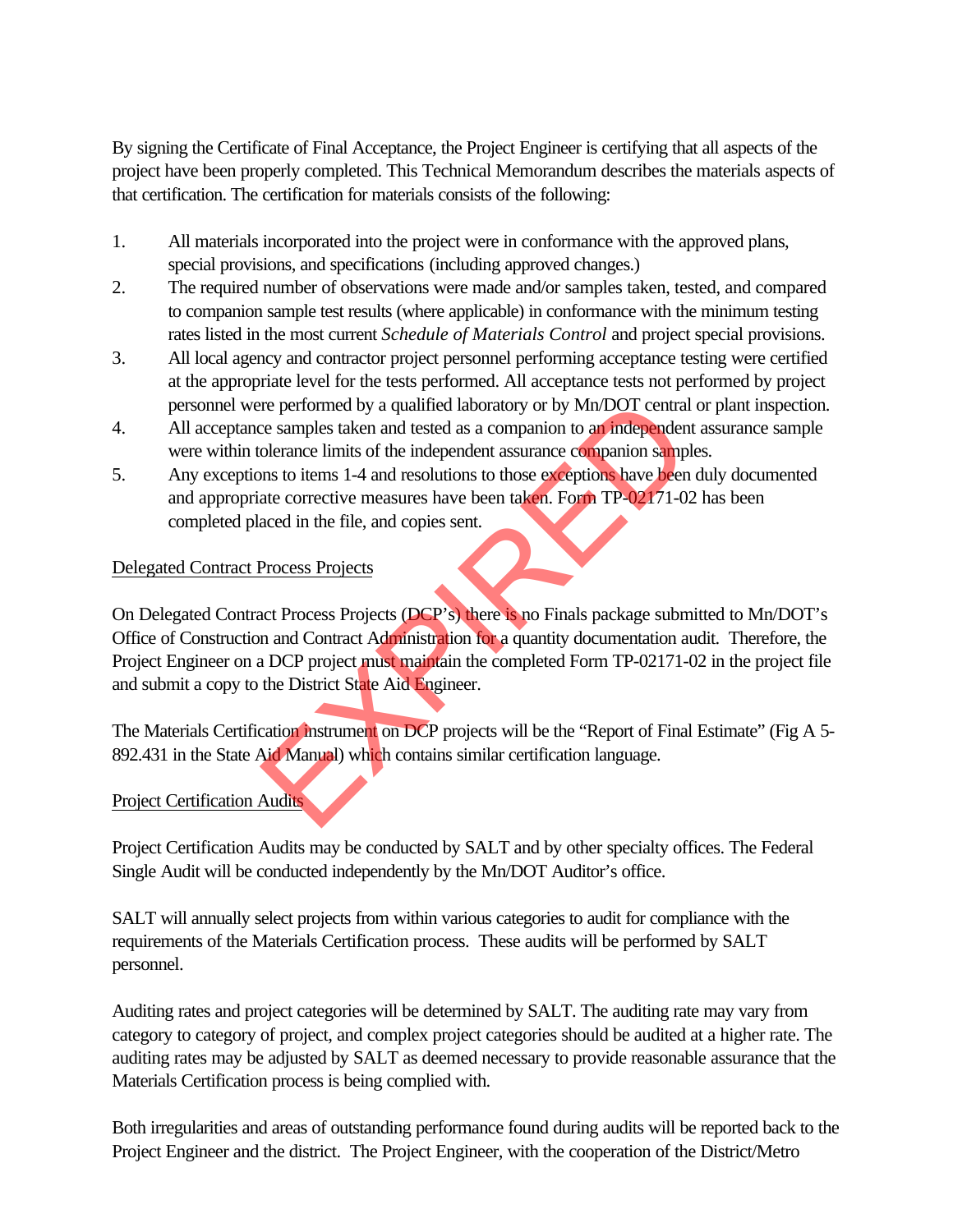Materials Engineer, will address, and if possible correct, all irregularities. The District State Aid Engineer will receive a copy of the results and the Project Engineer's explanations.

It is the responsibility of the Materials Section of OMRR to compile the Materials Certification audits performed by the various specialty offices, State Aid Group, and the Mn/DOT Auditor's Office. The compiled results will be summarized and evaluated for needed improvements to the Quality Assurance Program.

## **QUESTIONS**

Questions regarding this technical memorandum should be directed to Paul Stine at 651/296-9973, or Mike Pinsonneault at 651/296-9875.

EXPIRED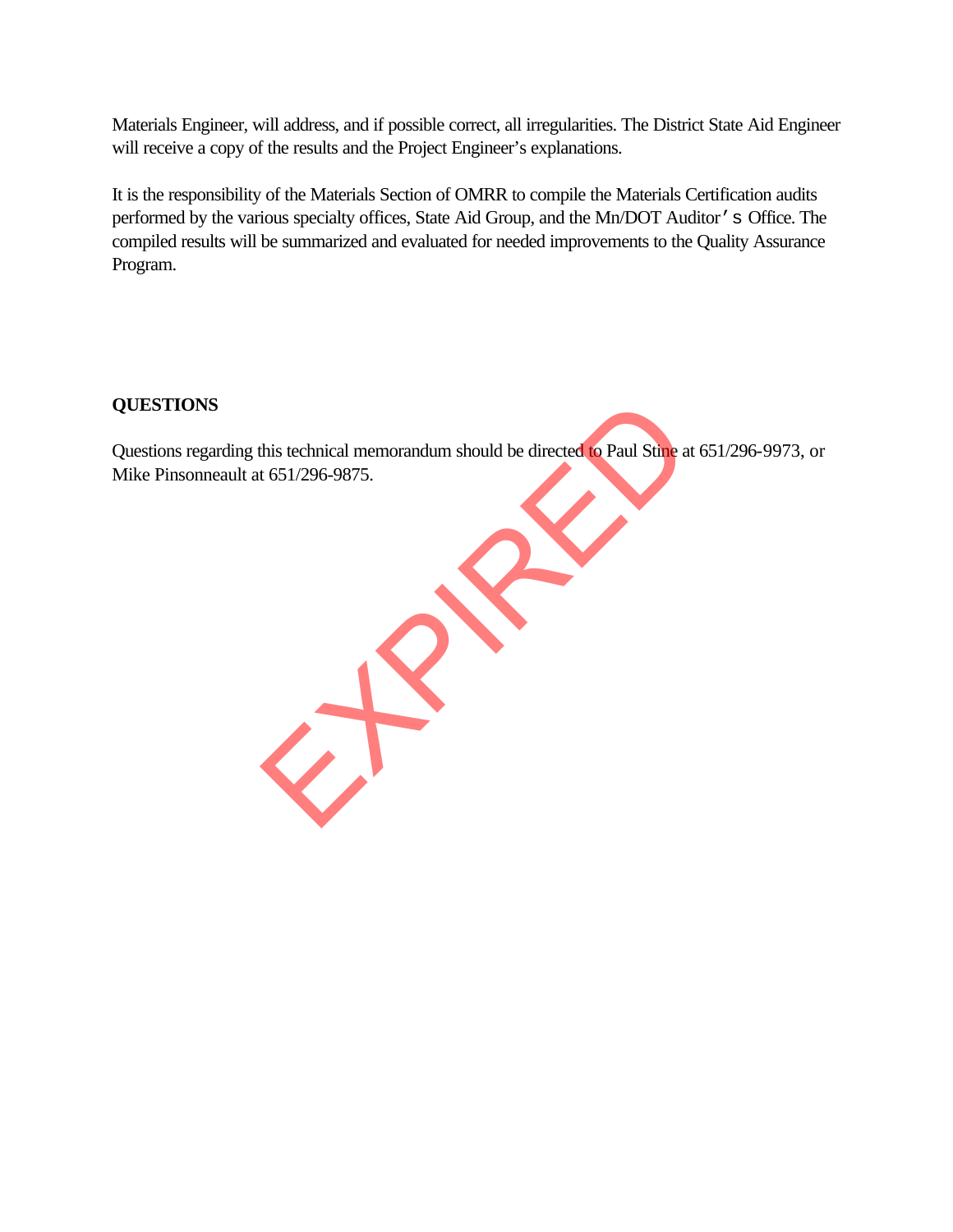| <b>Materials Certification Exceptions Summary</b> |          |                              |                                                                                                                  |                              |                          |  |
|---------------------------------------------------|----------|------------------------------|------------------------------------------------------------------------------------------------------------------|------------------------------|--------------------------|--|
|                                                   | S.P. No. |                              | Contract No. Project Description Manuel And Manuel And Manuel And Manuel And Manuel And Manuel And Manuel And Ma |                              |                          |  |
|                                                   |          |                              |                                                                                                                  |                              |                          |  |
| Project Engineer/Supervisor                       |          |                              |                                                                                                                  | Page __                      | of                       |  |
| <b>Specialty</b>                                  |          | <b>Exception Description</b> | <b>Resolution</b>                                                                                                | <b>Document</b><br>Reference | Name/<br><b>Initials</b> |  |
|                                                   |          |                              |                                                                                                                  |                              |                          |  |
|                                                   |          |                              |                                                                                                                  |                              |                          |  |
|                                                   |          |                              |                                                                                                                  |                              |                          |  |
|                                                   |          |                              |                                                                                                                  |                              |                          |  |
|                                                   |          |                              |                                                                                                                  |                              |                          |  |
|                                                   |          |                              |                                                                                                                  |                              |                          |  |
|                                                   |          |                              |                                                                                                                  |                              |                          |  |
|                                                   |          |                              |                                                                                                                  |                              |                          |  |

**Form TP-02171-02**

District/Metro Materials Engineer Date Project Engineer Date

Original: Retain in Project File **Copy:** State Materials Testing Engineer - MS 645 Copy: District Materials Engineer Copy: Financial Operations Section - MS 215 Copy: Office of Construction and

 $\_$  , and the state of the state of the state of the state of the state of the state of the state of the state of the state of the state of the state of the state of the state of the state of the state of the state of the